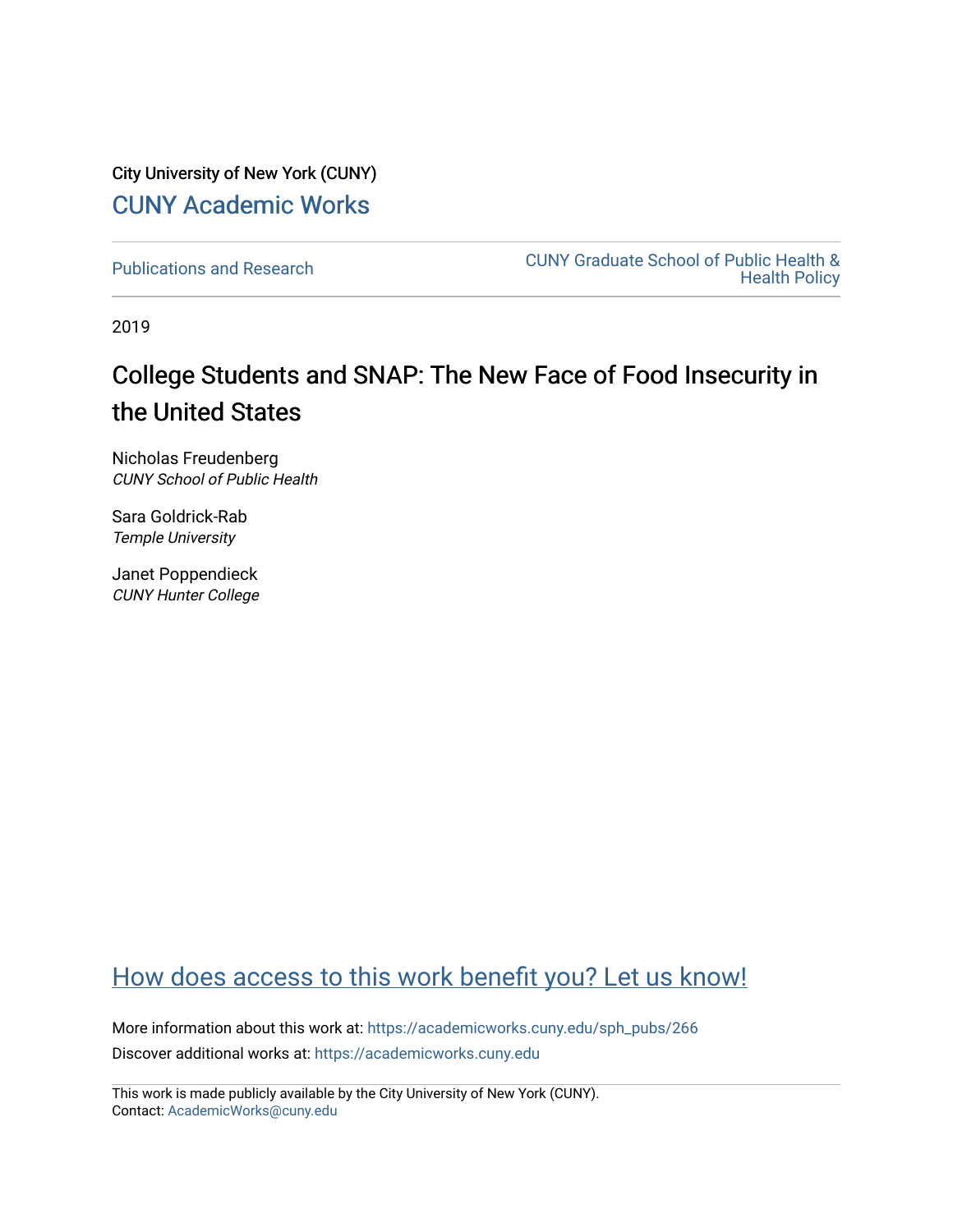# College Students and SNAP:The New Face of Food Insecurity in the United States

Over the last decade, multiple studies of food insecurity among college students have found rates from 20% to more than 50%, considerably higher than the 12% rate for the entire US population.

Reasons for higher rates of food insecurity among college students include a growing population of low-income college students, high college costs and insufficient financial aid, more financial hardship among many lowand moderate-income families, a weak labor market for part-time workers, declining per capita college resources, and Supplemental Nutritional Assistance Program (SNAP) policies that specifically exclude many college students from participation.

This essay reviews the causes and consequences of food insecurity on campus, explores reasons for the low SNAP participation rate, and describes how campuses have responded to food insecurity. It summarizes federal, state, and local changes in SNAP policies that can facilitate college student participation and retention and suggests strategies for more robust and effective university responses to food insecurity, including SNAP enrollment campaigns, a stronger role for campus food services, and a redefinition of the goals and purposes of campus food pantries. (Am J Public Health. 2019;109:1652–1658. doi: 10.2105/AJPH.2019.305332)

Nicholas Freudenberg, DrPH, Sara Goldrick-Rab, PhD, and Janet Poppendieck, PhD

## See also Nestle, p. 1631.

ver the last decade, multiple studies of food insecurity among college students have found rates ranging from 20% to more than 50%, depending on the population studied, sampling methods, and measures used to define food insecurity.1–<sup>4</sup> These rates are considerably higher than the 12% food insecurity rate that US Department of Agriculture (USDA) reported for the general US population in  $2017$ <sup>5</sup>

At the end of 2018, the US Government Accountability Office (GAO) released a report on food insecurity among US college students. The GAO estimated that although approximately 7.3 million US college students had household incomes below the level that qualifies them for eligibility for the Supplemental Nutritional Assistance Program (SNAP; formerly known as Food Stamps), only 2.26 million (31%) were actually enrolled in SNAP.<sup>6</sup> Moreover, a recent survey of more than 86 000 students at 123 colleges and universities found that just 20% of food-insecure college students received SNAP.<sup>1</sup> These rates are far lower than the 85% participation rate for SNAP-eligible individuals in the general US population in  $2016<sup>7</sup>$  What accounts for the high levels of food insecurity among college students and why are so few students enrolled in SNAP, the nation's largest food benefit and poverty reduction program?

To answer these questions and suggest solutions, we summarize evidence from recent literature reviews and multicampus studies

of college food insecurity, $1-4$ public and media reports on campus food insecurity,8,9 our own experience studying and addressing food insecurity for 10 years at multiple universities, and our participation in national coalitions that seek to reduce college food insecurity.

Consistent with the GAO report,<sup>6</sup> we demonstrate that college students are a new population at risk for food insecurity, joining other demographic groups such as single-parent households, those living in poverty, recent immigrants, low-wage workers, and older people. By analyzing the social, political, and economic forces that have put college students at risk for food insecurity, we hope to inform efforts to ensure that SNAP and other responses to food insecurity address the changing face of hunger and food insecurity in the United States.

# WHY ARE SO MANY COLLEGE STUDENTS FOOD INSECURE?

Five trends explain the rise of food insecurity among college students; together, these

constitute the "new economics of college," which we argue is the fundamental cause of high college food insecurity.

First, a much higher proportion of college students face financial challenges today than in the past. By 2016, 39% of college students were from households with incomes at or below 130% of the federal poverty line, an increase from  $28\%$  in  $1996$ .<sup>6</sup> In the past, traditional college students enrolled in college fulltime immediately after high school, depended on parents for financial support, and worked part-time or not at all during the school year. Now, such students account for less than a third of college enrollment. $6$  In 2016, about half of all undergraduate students were financially independent from their parents. One third attended public 2-year colleges, also known as community colleges. More than a fifth had dependent children themselves, and 14% were single parents. A quarter worked fulltime. Overall, 71% of college students had at least 1 of the characteristics of "nontraditional" students,<sup>6</sup> showing that the more diverse populations that

#### ABOUT THE AUTHORS

doi: 10.2105/AJPH.2019.305332

Nicholas Freudenberg and Janet Poppendieck are with the CUNY Urban Food Policy Institute at the City University of New York Graduate School of Public Health and Health Policy. Sara Goldrick-Rab is with the Hope Center for College, Community, and Justice and the Department of Policy, Organizational and Leadership Studies, College of Education, Temple University, Philadelphia, PA.

Correspondence should be sent to Nicholas Freudenberg, CUNY Graduate School of Public Health and Health Policy, 55 West 125th St, New York, NY 10027 (e-mail: [Nick.Freudenberg@](mailto:Nick.Freudenberg@sph.cuny.edu) [sph.cuny.edu\)](mailto:Nick.Freudenberg@sph.cuny.edu). Reprints can be ordered at<http://www.ajph.org> by clicking the "Reprints" link. This article was accepted August 6, 2019.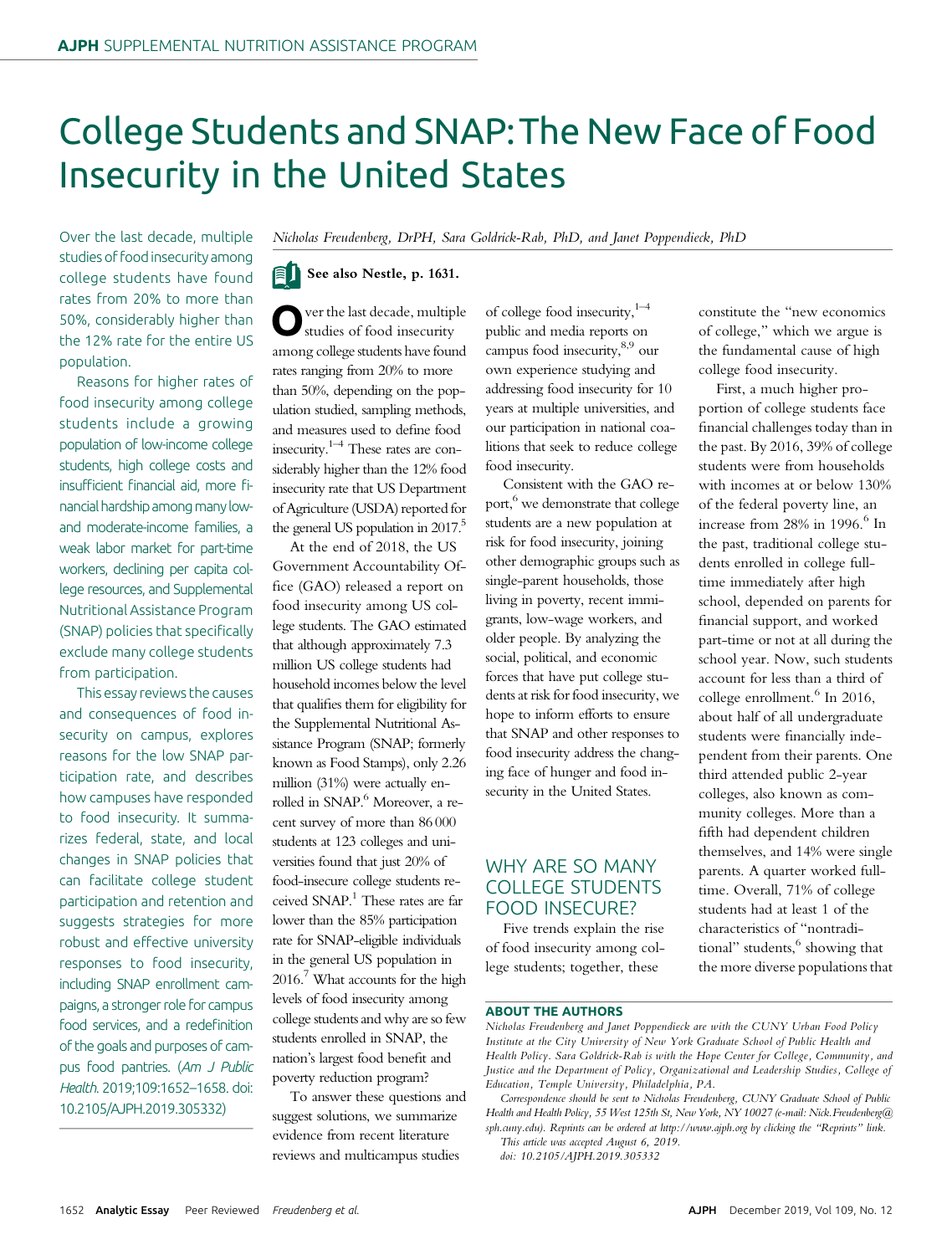have entered college in higher numbers have now become the new collegiate norm.

Second, college has become more expensive. Between 1989 and 2016, the price for a 4-year degree doubled, even after inflation.<sup>10</sup> Between the 2005-2006 and 2015–2016 school years, prices for undergraduate education at public institutions rose 34% and at private nonprofit institutions by 26%, after adjustment for inflation. Living expenses—including rent, food, transportation, books, and supplies—are also rising rapidly. Although the calculation of a student's financial need includes estimated living expenses, those estimates are often unrealistic and financial aid is rarely sufficient to cover them.<sup>11</sup>

Third, as the proportion of students from low-income households has increased, the purchasing power of the Pell Grant, the main federal subsidy for low-income undergraduate students, has declined. When the program started in 1972, Pell Grants covered more than four fifths of the cost of attending the average 4-year public university. Now Pell Grants cover less than one third of the costs. The original Pell Grant covered all costs of the typical community college; today it covers about 60%.<sup>11</sup> Overall, the growth of federal Pell funding has not kept pace with the rise in the number of recipients, and out-ofpocket college costs have risen dramatically.

Fourth, it is now harder to pay for college by working. The value of the minimum wage has declined substantially, and college students are competing in a labor market where people are often underemployed and wages are low. Coupled with rising college prices, students must work nearly full-time to afford

full-time community college. $11$ To avoid paying for benefits, today's employers, including universities, often divide fulltime hours across multiple parttime workers, contributing to the growing number of students working several jobs to make ends meet. This can be especially hard because employees with class schedules (and often child care schedules) may find employers reluctant to offer the flexibility they need. When shifts change, students must adjust too, even if it means missing class. Students, then, are often forced to choose between work and school, which can lead to lost wages or lower grades.<sup>11</sup>

The Federal Work-Study (FWS) program was supposed to help students work on campus rather than off, but the program is significantly underfunded and poorly allocated, resulting in insufficient resources for community college students. When students are fortunate enough to have FWS support, they often receive too little pay to make that their only job.

Finally, today's public colleges have less money to put toward supporting students and providing affordable food and housing. State funding for higher education has decreased by 25% per student over the last 30 years, and states have cut \$9 billion from higher education in the last 10 years alone. In public universities, budget cuts have led to significant reductions in student services.<sup>11</sup>

## WHY ARE SO FEW STUDENTS ENROLLED IN SNAP?

SNAP is widely regarded as the nation's first—and most important—line of defense against hunger. Had SNAP kept pace

with changing collegiate demographics and economies, the problem of rising college food insecurity might have been prevented or contained.

Why are so few seemingly eligible college students receiving SNAP? The answer lies in the program's rules and an explicit intention to keep college students from using the program. In 1980, responding to complaints that college students from middle-income and wealthy families were qualifying for the program by establishing independent households, and to what the New York Times described as the appearance "that food stamps were fueling the iconoclastic culture and radical politics of the nation's youth," Congress declared that full-time students, defined as students attending classes at least half-time, were ineligible for food stamps unless they were working 20 hours a week or more or qualified for 1 of several possible exemptions. Four fifths of the 250 000 students then in the program lost their benefits.<sup>12</sup>

Students can be included on their parents' SNAP grants only if the family shops and eats as a single unit and students eat at least half their meals at home, a rule that may not fit the schedules of commuter students, who may sleep at home but study, work, and socialize elsewhere. Moreover, the GAO report notes that "Most students we identified as not receiving SNAP were financially independent and could likely apply for SNAP as their own household; dependent students who are potentially eligible can only receive SNAP as part of their parents' household."6(p18)

Unless they have children, part-time students are considered "able-bodied adults without dependents" and subject to the stringent work requirements

introduced with the 1996 Welfare Reform. Able-bodied adults without dependents are eligible for only 3 months of SNAP benefits out of every 36 months unless they are working 20 hours a week or more or are engaged in a recognized SNAP Employment and Training Program.<sup>13</sup> For students with and without dependents, the 20-hours-perweek rule creates many challenges, in part because it is often difficult to obtain 20 hours from a single employer and because work interferes with academics.

Even though the rules do allow some full-time students to receive SNAP, they are written in a confusing manner that leads many to mistakenly conclude that students simply are not eligible<sup>14,15</sup> (see the box on page 1654). The main message sent by the USDA and many intermediaries, including colleges, is that most college students are not eligible for SNAP. A search for "college students" on the USDA Food and Nutrition Service SNAP Web page finds the statement that "Most ablebodied students ages 18 through 49 who are enrolled in college or other institutions of higher education at least half time are not eligible for SNAP benefits." The site then lists 6 categories of "exemptions," 1 of which has 5 subcategories.<sup>15</sup> Students who persist beyond the initial rebuff must assess their situations considering these categories. Thus, it is no surprise that many eligible students do not know they are eligible. The GAO study found that both students and college officials expressed confusion and uncertainty about the student eligibility rules.<sup>6</sup>

Even when students believe they are eligible for SNAP, stigma and the daunting process of application and enrollment may deter them from applying.<sup>16</sup>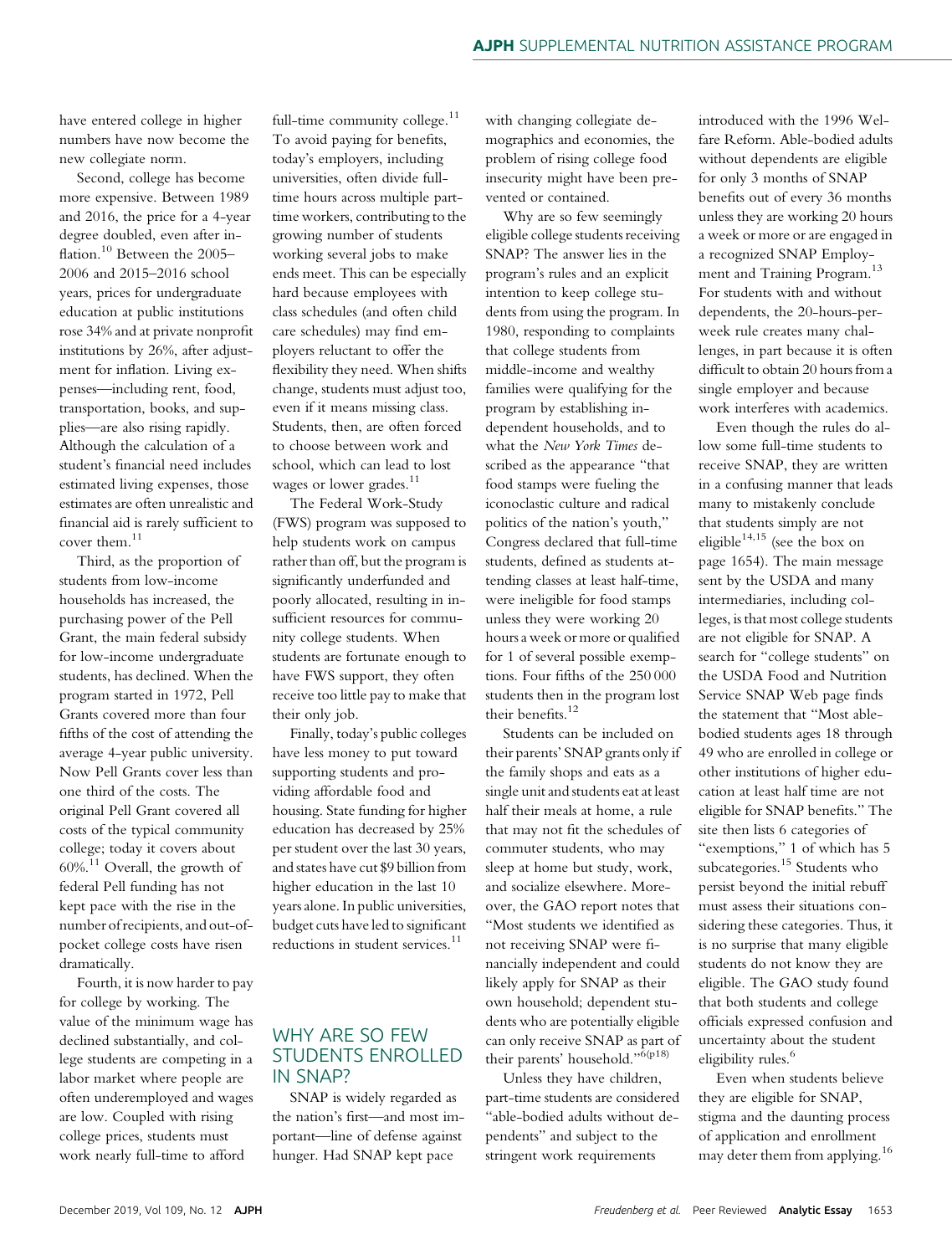#### EXEMPTIONS FOR SUPPLEMENTAL NUTRITION ASSISTANCE PROGRAM (SNAP) QUALIFICATIONS FOR COLLEGE STUDENTS: UNITED STATES, 2019

Students who meet the income and assets limits, immigration status requirements, and household qualifications, and are enrolled in college at least half-time may qualify for SNAP through any ONE of these criteria:

- Are responsible for a dependent child younger than 6 years
- <sup>d</sup> Are responsible for a dependent child between the ages of 6 and 12 years for whom they have trouble securing child care
- . Work at least 20 hours per week in paid employment
- Receive Temporary Assistance for Needy Families (TANF) cash assistance or services
- Are aged 17 years or younger or aged 50 years or older
- Are single parents enrolled full-time and responsible for a dependent child aged 12 years or younger
- Participate in a state or federally funded work study program
- Participate in an on-the-job training program
- Are in school through a state or federally approved employment and training program
- Are unable to work for health reasons
- Source. Welton<sup>14</sup> and Supplemental Nutrition Assistance Program.<sup>15</sup>

And even when they apply, misunderstanding of the application by students or errors on the part of caseworkers may result in denial of students who are actually eligible. $17$ 

Because students receiving FWS are exempt from work requirements, in theory, FWSeligible community college students facing a shortfall of funds for food should be able to obtain SNAP. In practice, however, only a fraction of students eligible for FWS actually have it, and many thus miss this exemption. In this way, SNAP rules restrict rather than enable food-insecure students' access to food.<sup>14</sup>

In sum, a problem created by a significant policy success expanded enrollment of lowincome students in college—was followed by the failure of federal policy to address 2 other trends: rising college costs and reduced financial assistance. These changes have led to growing food insecurity for college students, an example of a social problem exacerbated by policy-induced obstacles. The situation was further aggravated by a policy fix for

an ideologically constructed problem: deterring "undeserving" college students from enrolling in the food stamp program. That this stereotype is increasingly false as the new economics of college unfolds has not altered the policy debate. In 1980, and still today, the portrayal of food-insecure college students as undeserving of help fits into a wider conservative discourse that seeks to separate the "deserving" from the "undeserving" poor and then stigmatize the latter.<sup>18</sup>

# WHY DOES COLLEGE FOOD INSECURITY MATTER?

For some observers, concern about college food insecurity is much ado about nothing. If some college students occasionally run short of food money, choose to go to a movie instead of buying food, or regularly fill up on ramen noodles, what's the harm? As James Bovard, a libertarian newspaper columnist, asks, did those students reporting food

insecurity "oversleep and miss breakfast?" He observes that "redefining hunger as abstaining from second servings makes for a push-button crisis." He concludes "a national goal of 'no college kid hungry' would bloat more students at a time when obesity wreaks more havoc than a few missed meals. In the long run, obliterating individuals' responsibility for feeding themselves is the worst possible dietary outcome."<sup>19</sup>

More broadly, a national discourse that demonizes the poor, recent immigrants, and people of color and discourages public investments that buffer the adverse consequences of growing income inequality<sup>20</sup> reinforces skepticism at the idea that college students might be struggling with food insecurity.

Despite political criticism of SNAP, public health evidence suggests that food insecurity contributes to adverse outcomes for college students. First, it worsens several health conditions. Gundersen and Ziliak's recent review of food insecurity and health $^{21}$  found that in adult

populations, food insecurity was associated with diabetes, obesity, depression, decreased nutrient intakes, and poor self-rated health status. They conclude that a "compelling picture of food insecurity's association with negative health outcomes has emerged based on a wide array of data sets and empirical methods."21(pp1835–1836) Food insecurity contributes to obesity, especially for females, by encouraging consumption of lower-cost, calorie-dense food.<sup>22</sup> Although the causal relationship between food insecurity and health is clear for many adverse outcomes, for others, data are lacking or the relationships may be reciprocal. Depression, for example, can be both a cause and consequence of food insecurity.<sup>21</sup>

Second, food insecurity appears to be associated with negative academic outcomes, a primary concern for universities. Several studies have found that food-insecure students are more likely to have low grade point averages, delayed graduation, or higher dropout rates than their food-secure peers.2,23,24 Other studies show that food-insecure students report higher levels of stress—itself a barrier to academic success.<sup>25</sup> Because most of these studies are observational and represent a single point in time, the direction of causal pathways as well as the strength of the association in different student populations require further elucidation.

Given the reciprocal relationships between education and health, reducing food insecurity may have a synergistic impact on both health and educational outcomes. College completion is a powerful predictor of longevity, lifetime health, healthier behaviors, income, and life satisfaction.<sup>26</sup> The precautionary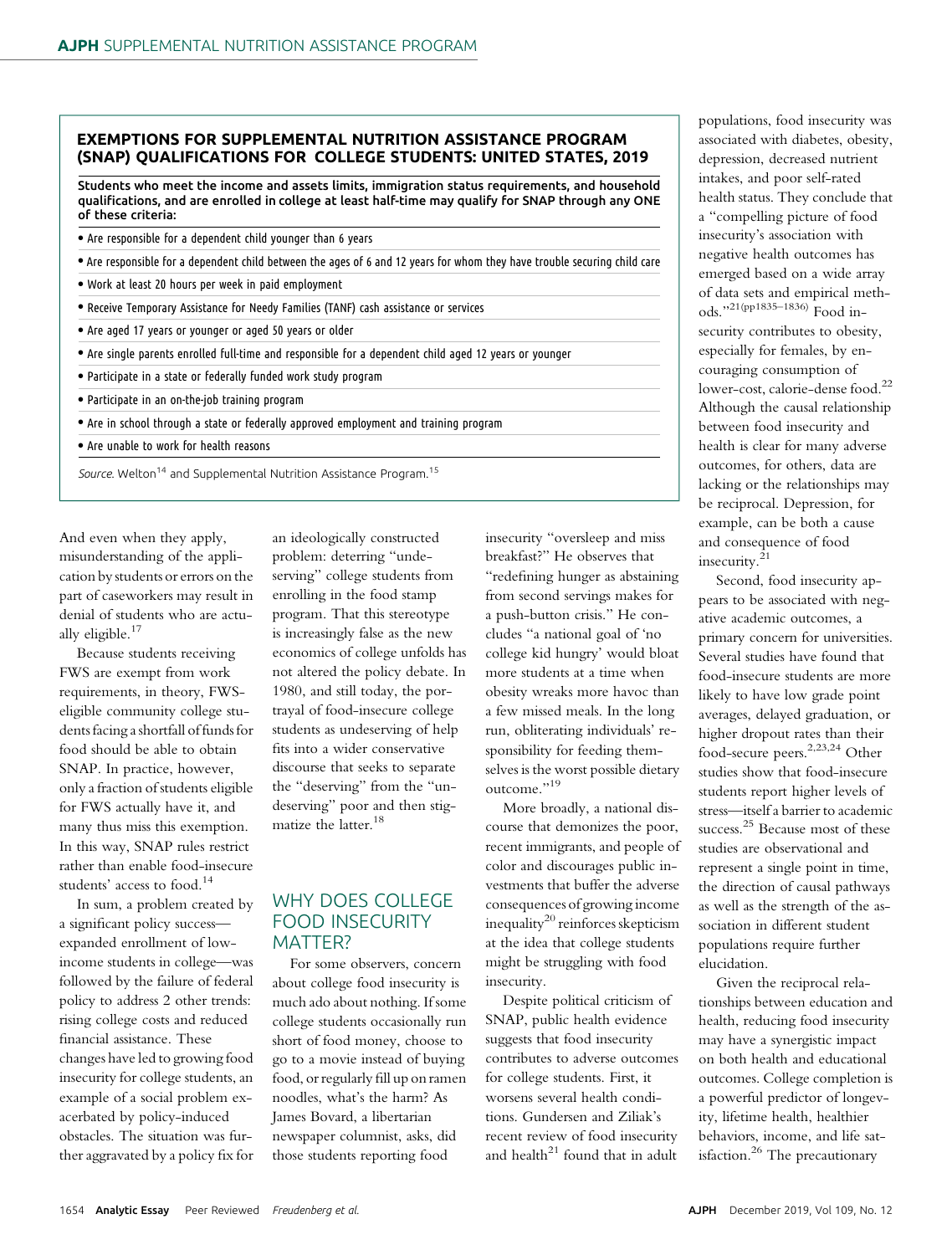principle, a basic public health value, suggests that in the face of compelling but uncertain evidence, health professionals should take action. This would seem to justify acting to reduce food insecurity on college campuses on the basis of the strong evidence of the health benefits of a college degree $^{27}$  and emerging albeit not yet definitive indications that food-insecure students are less healthy and less likely to complete college than their food-secure peers.

Further consideration of the most appropriate methods for assessing campus food insecurity is warranted. Some investigators using data from the Current Population Survey, which is based on household data rather than student surveys, have identified lower levels of food insecurity.<sup>28</sup> However, as the GAO noted,<sup>6</sup> college students may not be well captured in those surveys, especially if it is their parents doing the reporting, the students meet the SNAP definition of independence, or (for students with unstable housing) they lack an established household with which to share food. The consistency of results across campus studies in different settings, time periods, and using different methodologies suggests that the findings on the magnitude of food insecurity and its impact on academic success and well-being warrant policy attention. Finally, the lifetime health, economic, and social benefits of college<sup>27</sup> justify public investment in programs that increase the attainment of degrees, including by ensuring that investments in financial aid are not undermined by shortfalls that leave students without enough to eat.

## HOW DO CAMPUSES RESPOND TO FOOD INSECURITY?

In response to the growing recognition that many college students are food insecure, universities have launched a variety of interventions. The most common responses include creation of campus food pantries, meal vouchers for free meals in campus cafeterias, emergency assistance funds, and programs of outreach and information to assist students to obtain public benefits and community resources, including SNAP. Less common are garden programs, communitysupported agriculture, farmers market–based food boxes, and projects associated with the diversion of food waste.

#### Food Pantries

Food pantries are spaces on campus where students can pick up free food to prepare and consume. A 2016 scan of student emergency aid provisions in higher education by the National Association of Student Personnel Administrators (NASPA) found that 45% of the 706 responding institutions, and 55% of public 2 and 4-year colleges, had food pantries.<sup>29</sup> They were the second most common form of emergency assistance in public colleges, after emergency loans, and their numbers have grown rapidly.29,30

Pantries are appealing to both administrators and student groups seeking to respond to hunger. They are relatively easy and inexpensive to establish; 79% of the food pantries reported in the NASPA scan had annual budgets of less than  $$10,000.<sup>29</sup>$  They have high visibility and symbolic resonance, allowing the institution to assert its responsiveness. They provide multiple avenues for students, staff, and faculty to get

involved: raising funds, securing donations, volunteering time. In the NASPA survey, food pantries were far more likely than any other form of emergency aid to rely upon campus fundraisers or funds allocated by a student government.<sup>29</sup> Food pantries are also magnets for outside donations. They impose a limited administrative burden, and they can expand or shrink with need. In many communities, a local food bank can make food available at deeply discounted prices.

#### Meal Vouchers

Meal vouchers provide students with free or subsidized meals in campus cafeterias. Vouchers are funded by the college itself, donated by campus food vendors, or given by other students through 1 of several "swipe-card" programs in which students donate unused mealplan meals to other students. The national organization Swipe Out Hunger now partners with 50 campuses and reports having supplied 1.7 million meals since its creation.<sup>31</sup> Arrangements differ substantially across campuses, but participation by the food service vendor is necessary.

Some colleges also make free food available to students via an app that identifies campus meetings that offer refreshments or by establishing a central location where leftover refreshments can be distributed. Like food pantries, meal donation programs provide only immediate and temporary relief. Recognizing this limitation, Swipe Out Hunger has crafted and promoted state legislation to encourage campuses to increase student access to SNAP and other public benefits.<sup>31</sup>

#### Emergency Funds

Emergency funds offer cash assistance or loans to help students prevent utilities cutoffs, pay for rent or emergency health care, and sometimes to purchase food or transportation. The goal is to address life circumstances that threaten to interrupt progress toward a degree. In the NASPA study, emergency loans were the most common form of emergency aid, typically offered to tide a student over while waiting for promised financial aid, but many institutions now also offer direct grants.<sup>29</sup> Other studies confirm the importance of emergency loans.<sup>17</sup> Both Wisconsin and Minnesota now provide state support for college emergency loan grants.<sup>32</sup>

#### Access to Benefits

Access to benefits, programs to educate students and college staff about SNAP, the Special Supplemental Nutrition Program for Women, Infants, and Children (WIC), and other public programs constitute another way in which campuses can assist students in need. Programs such as Single Stop and The Benefits Bank screen students for a wide array of public assistance and help them to apply, as well as assist them in the preparation of tax returns. Since Single Stop USA began its education program in 2009, primarily on community college campuses, it has helped 269 272 students obtain \$548 million in benefits and tax refunds.<sup>33</sup> An evaluation of Single Stop's Community College Initiative by the Rand Corporation found that Single Stop use was associated with increased college persistence, defined as attempting more credits, earning more credits, and reenrolling for the next semester.34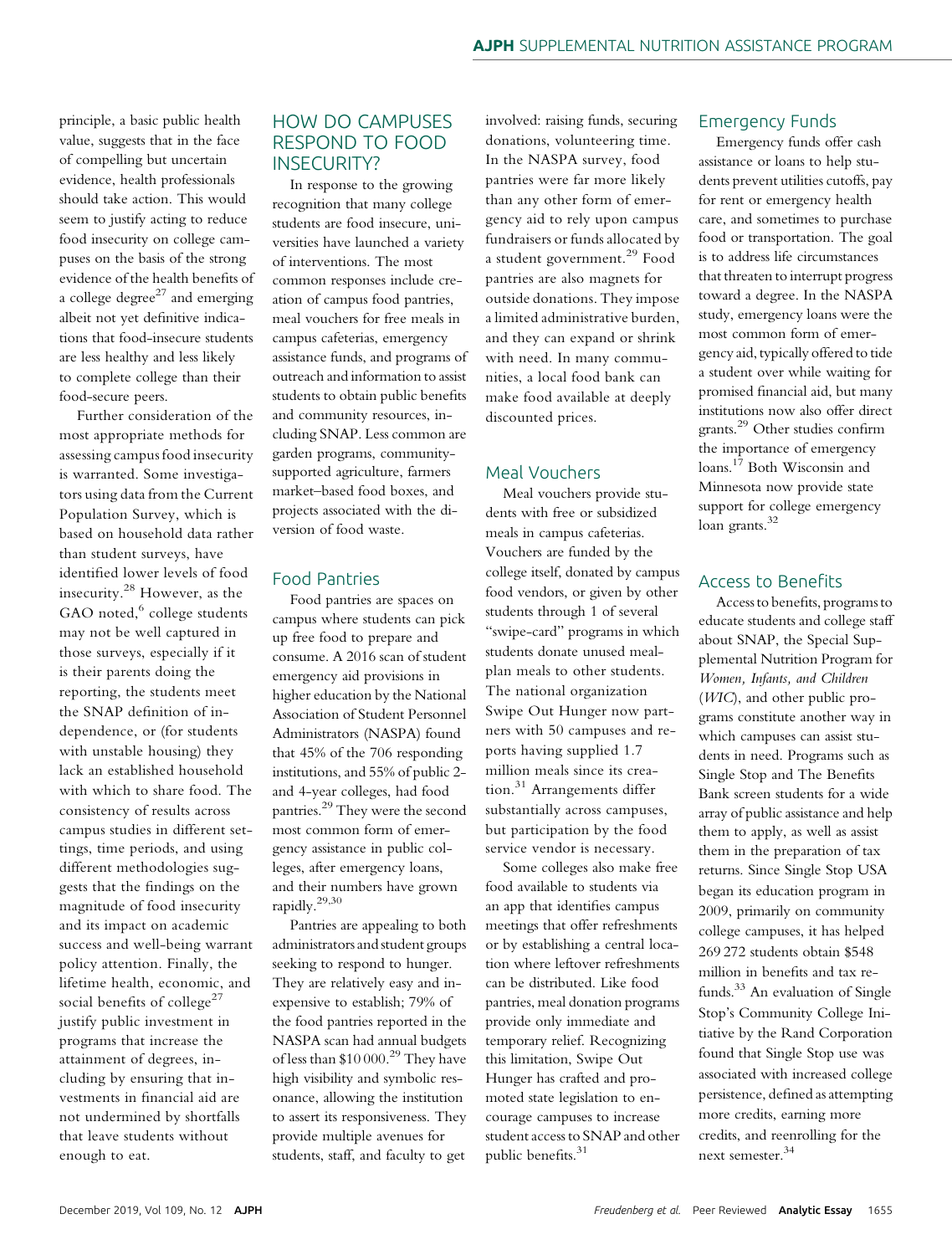TABLE 1—Overview of Proposed Changes in Policy and Institutional Practices to Increase College Student Enrollment in Supplemental Nutrition Assistance Program (SNAP) and Reduce Campus Food Insecurity: United States, 2018–2019

|                 | SNAP-Specific Changes                                                                                                                                                                                                                                                                                                                                                                                                                                                                                                                                                                                          | Other Changes                                                                                                                                                                                                                                                                                                                                                                                                                                                                                                                                                                                                                                                                                                                                                                                                                                                                                                                                                                                                                                                                                                                                                                                                                         |
|-----------------|----------------------------------------------------------------------------------------------------------------------------------------------------------------------------------------------------------------------------------------------------------------------------------------------------------------------------------------------------------------------------------------------------------------------------------------------------------------------------------------------------------------------------------------------------------------------------------------------------------------|---------------------------------------------------------------------------------------------------------------------------------------------------------------------------------------------------------------------------------------------------------------------------------------------------------------------------------------------------------------------------------------------------------------------------------------------------------------------------------------------------------------------------------------------------------------------------------------------------------------------------------------------------------------------------------------------------------------------------------------------------------------------------------------------------------------------------------------------------------------------------------------------------------------------------------------------------------------------------------------------------------------------------------------------------------------------------------------------------------------------------------------------------------------------------------------------------------------------------------------|
| Federal         |                                                                                                                                                                                                                                                                                                                                                                                                                                                                                                                                                                                                                |                                                                                                                                                                                                                                                                                                                                                                                                                                                                                                                                                                                                                                                                                                                                                                                                                                                                                                                                                                                                                                                                                                                                                                                                                                       |
| Longer term     | Eliminate college student exemption for those who otherwise meet<br>SNAP eligibility requirements.<br>Align SNAP and Federal Work-Study and other financial aid eligibility<br>requirements to reduce application and enrollment burden on<br>colleges and students.                                                                                                                                                                                                                                                                                                                                           | Create law and federal funding to provide subsidy for healthy affordable food on<br>college campuses.<br>Allocate funding for hunger-free campuses in Higher Education Reauthorization<br>Act.<br>Expand school lunch and breakfast programs from public schools to public<br>universities.                                                                                                                                                                                                                                                                                                                                                                                                                                                                                                                                                                                                                                                                                                                                                                                                                                                                                                                                           |
| Shorter term    | Define college study as "training" or "work" for purpose of SNAP<br>eligibility for full- and part-time students.<br>Reduce work requirement for SNAP eligibility from 20 h per week to<br>15 h per week.<br>Provide federal incentives for states and localities to move to electronic<br>application and processing of SNAP benefits, to enable more time-<br>pressed and technologically savvy college students to enroll.<br>Support SNAP demonstration projects on college campuses that<br>increase access to healthy food.                                                                              | Increase Federal Work-Study funding to better meet needs and make more<br>students eligible for SNAP.<br>Encourage universities to distribute Federal Work-Study grants to maximize<br>enrollment of eligible recipients in SNAP.                                                                                                                                                                                                                                                                                                                                                                                                                                                                                                                                                                                                                                                                                                                                                                                                                                                                                                                                                                                                     |
| State and local | Designate community college enrollment as meeting the employment<br>and training requirements for SNAP, <sup>a</sup> using regulation rather than<br>legislation as permitted by a federal law, the Perkins Career and<br>Technical Education Improvement Act of 2006.<br>Plan state- or municipal-wide SNAP education and enrollment<br>campaigns that denormalize stigma and promote enrollment of<br>eligible individuals.                                                                                                                                                                                  | Increase state funding for work-study<br>Contribute state or local funding to hunger-free campus acts. <sup>b</sup><br>Encourage on-campus restaurants and cafeterias to accept CalFresh (SNAP in<br>California) benefits and to provide designated funds for on-campus food<br>pantries. <sup>c</sup><br>Provide state support for emergency loans to students. <sup>d</sup><br>Require each campus to ensure that at least 1 staff member is designated to help<br>students enroll in SNAP. <sup>e</sup>                                                                                                                                                                                                                                                                                                                                                                                                                                                                                                                                                                                                                                                                                                                            |
| University      | Launch university-wide SNAP education and enrollment campaigns<br>that denormalize stigma and promote enrollment of eligible students<br>using campus e-mail, text messages, classroom announcements,<br>listing on syllabi, and peer outreach programs.<br>Assess student food insecurity at time of registration and financial aid<br>distribution and link students with needs to services.<br>Train student-services personnel to identify food-insecure students and<br>assist them to apply for and enroll in SNAP.<br>Train students and faculty to assist food-insecure students to enroll in<br>SNAP. | Designate a single campus official to take responsibility for assessing and<br>addressing food insecurity and other social needs.<br>Coordinate and integrate food security programs with other basic-needs<br>initiatives such as housing assistance and homelessness prevention, emergency<br>assistance, child care, and mental health services.<br>Distribute College Work Study strategically to increase the number of students<br>who achieve SNAP eligibility through participation in state or federal work<br>study. Even a single hour each week of Work Study qualifies students for an<br>exemption to the blanket ineligibility, but colleges have typically not<br>distributed these very limited Work Study resources widely.<br>Make food pantries hubs for connecting food-insecure students to the multiple<br>services they need.<br>Require university food service vendors to contribute to reducing food<br>insecurity.<br>Bring Single Stop or The Benefits Bank to campus to provide comprehensive<br>benefits screening for students.<br>Engage faculty, student-services staff, and student leadership and peer programs<br>in active campaigns to destigmatize food assistance and promote participation. |

a<br>Massachusetts and Pennsylvania already do this.

<sup>b</sup>California does this.

<sup>e</sup>California and New Jersey provide financial incentives for colleges to do this.

<sup>&</sup>lt;sup>c</sup>California has done this.

d Wisconsin and Minnesota do this.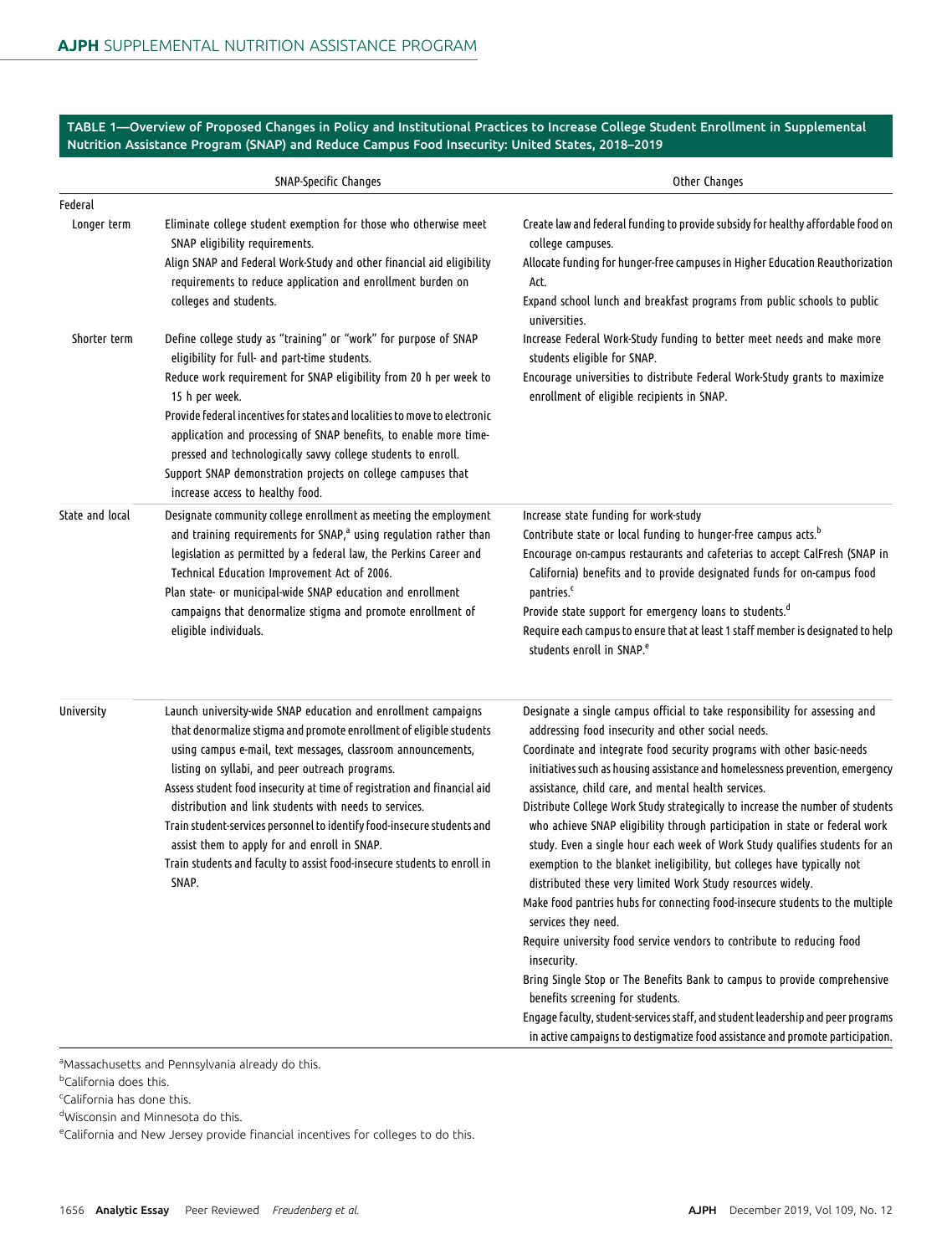Other campuses have partnered with The Benefits Bank to use online screening software to conduct comprehensive screening and assistance, with similar findings of positive impact on academic progress toward a degree.<sup>35</sup> California and New Jersey have passed legislation originally designed by Swipe Out Hunger—that provides incentives for campuses to ensure that at least 1 staff member is designated to help students enroll in SNAP.<sup>32</sup>

Campus responses to student food insecurity include both top-down and bottom-up actions—and some hybrid models. Students have led most of the meal donation projects and have encouraged campus food service providers to enable such donations. Students at Spellman and Morehouse Colleges in Atlanta, Georgia, for example, recently staged a successful hunger strike to persuade college administration and the vendor Aramark to permit donations of meal-plan swipes.<sup>36</sup> The City University of New York organized a Campus Food Security Advocate Program that trained and deployed undergraduate students to conduct outreach and raise awareness of food insecurity on 2 campuses.<sup>37</sup> The students then organized food justice clubs that continue the work.

#### RECOMMENDATIONS

Recent attention to college food insecurity by policymakers, media, students, and higher education leaders has led to a robust portfolio of policy recommendations at the federal, state, local, and university levels.1,3,4,6,11,14,16,17,29–31,34,36–<sup>40</sup>

We summarize these in Table 1, identifying recommendations at each level in 2 categories. The left column shows changes that contribute to the broad policy goal of maximizing enrollment of food-insecure college students in SNAP, and the right column shows changes in policies and institutional practices that address other influences on college food insecurity.

Overall, these recommendations suggest that government and universities have a wide menu of options they can pursue to increase the low SNAP enrollment rates of low-income, often food-insecure college students. Table 1 distinguishes between federal policy changes to increase college students' access to SNAP that seem feasible to pursue in the short run—that is, in the current political climate of conservative opposition to safety net programs—versus the longer run. Other proposed changes will require deeper changes in the federal policy climate but may be pursued now at the state and local level, setting the stage for federal action at a later date.

In our experience, most colleges and universities in the public sector are willing to embrace some of the policy and programmatic changes listed Table 1, actions that can lead to further campus mobilization and measurable progress toward raising awareness and reducing campus food insecurity. There is more work to be done to engage private nonprofit and for-profit universities, which together enroll about 1 in 4 students.

Ultimately, the recommendations summarized in Table 1 provide a starting point for a national dialogue among higher education leaders, student groups, and advocates about a comprehensive, coordinated policy agenda that, we propose, could seek to end campus food insecurity in the next 5 years. Such an ambitious but feasible goal could encourage proponents to set priorities, establish effective

alliances and partnerships, and help update SNAP for the 21st century.

The recent introduction of federal legislation to enable more low-income college students to enroll in SNAP and increase awareness of the program, $40$ coupled with state-level action in Pennsylvania and Massachusetts $32$  to designate all community college students as meeting SNAP training and employment requirements, show that some public officials are ready to act on this issue. They also provide an opportunity to engage college students in education and advocacy for such policy changes.

One key task is to move beyond the appealing but misguided belief that simply expanding college food pantries can end campus food insecurity. Pantries play an important role in addressing the acute, immediate needs of food-insecure students, but they do nothing to address the underlying cause: what we have labeled the "new economics of college" that make it harder for many college students to meet their basic needs. At worst, pantries relieve pressure for more fundamental solutions. Moreover, as a recent review noted, "not a single study has examined the effectiveness of food pantries at decreasing food insecurity on postsecondary education institutions."3(p1788)

Because food pantries are often the first point of contact between food-insecure students and university resources, they can become hubs for screening and enrolling eligible students in SNAP and other public benefits, publicizing affordable meals on campus, and engaging students in organizing for food justice as well as distributing food. By considering food pantries as the starting point rather than the

totality of a comprehensive response to food insecurity, advocates of ending food insecurity among college students—and other populations—can contribute to more sustainable solutions.

To implement these changes in policy will require a broad coalition of students, faculty, public health, higher education and food justice advocates, public officials, and social justice organizations. This coalition can frame the effort to end food insecurity among college students and fulfill the promise of SNAP as an integral part of related movements for equitable access to higher education, reductions in income and wealth inequality by race/ethnicity and class, improved well-being for all college students, and a food system that can ensure food security and dietary health for all Americans. **AJPH** 

#### **CONTRIBUTORS**

N. Freudenberg and J. Poppendieck wrote the first draft, and all 3 authors reviewed and revised subsequent drafts and the final draft.

#### ACKNOWLEDGMENTS

Our work on college food insecurity has been supported by several foundations, including the Carroll and Milton Petrie Foundation, the Jewish Foundation for the Education of Women, the Robert Wood Johnson Foundation, and the ECMC Foundation.

We also gratefully acknowledge the contributions and insights from our colleagues at City University of New York and Temple University and the many students, faculty, and university staff from around the country who have educated us about campus food insecurity.

#### CONFLICTS OF INTEREST

Sara Goldrick-Rab is also chief strategy officer for emergency aid at Edquity, a private company, where she is a paid consultant and holds stock. The terms of this arrangement have been reviewed and approved by the Temple University Human Participant Review Board. Edquity played no role in the preparation or review of this manuscript.

#### HUMAN PARTICIPANT **PROTECTION**

This essay is not based on human participant research and did not require institutional review board approval.